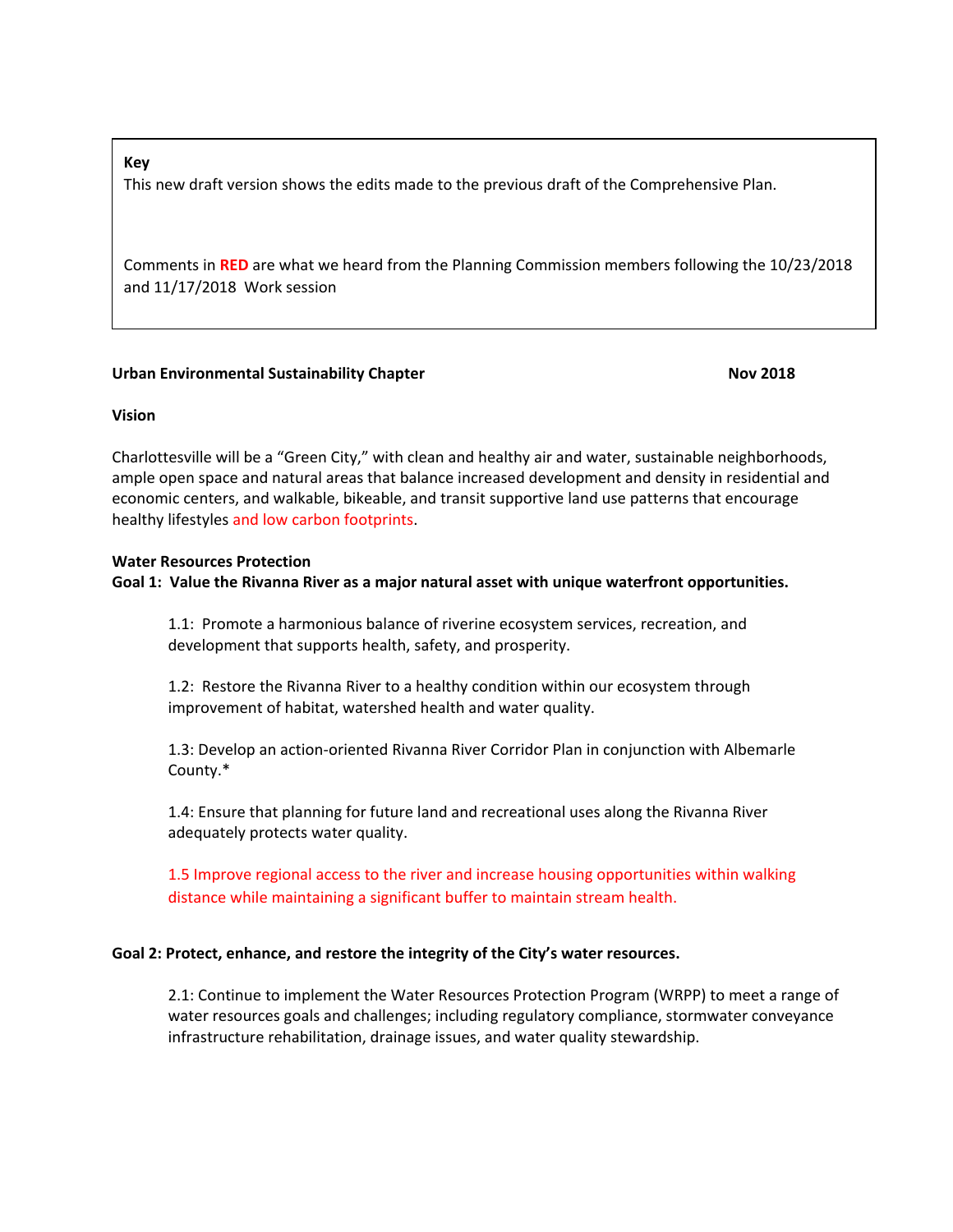2.2: Implement the Water Resources Master Plan capital improvement programs (CIPs) to make drainage and water quality improvements and comply with federal and state-mandated pollutant reductions required as part of the Chesapeake Bay Total Maximum Daily Load (TMDL).

2.3: Repair, enhance, and maintain the City's stormwater management and conveyance infrastructure, utilizing green stormwater infrastructure (GSI) where practicable.

2.5: Explore the appropriateness of watershed scale compliance strategies to meet project and site specific stormwater management regulatory requirements without exacerbating adverse impacts to waterways with existing water quality impairments.

2.6: Reduce loss of open waterways and associated natural habitats by discouraging additional underground piping of city streams; encouraging daylighting of piped streams.

2.7: Educate, encourage, and incentivize property owners to implement water resources stewardship practices, with a focus on retrofitting sites that lack adequate stormwater treatment.

2.8: Provide technical assistance and educational outreach regarding water resources stewardship for private property owners.

2.9: Collaborate and cooperate with Rivanna watershed stakeholders, including Albemarle County, University of Virginia, residents, businesses, developers and community groups focusing on watershed and stormwater management, including education and outreach efforts

2.10: Continue public acquisition of natural areas along waterways to enable management strategies that protect water and habitat quality.

### **Resilient Local Food System**

#### **Goal 3: Increase resiliency of and opportunities for local food systems and urban agriculture.**

3.1: Evaluate recommended standards for 5open space and how those could be implemented to support urban agriculture production and food availability, especially to low income populations.

3.2: Promote and protect green and urban agriculture spaces distributed throughout the city for the sustainable production of locally grown foods or community gardens; leverage resources with local partners.

3.3: Define a process to allow for expanded community and shared gardens.

3.4: Promote sustainable resource strategies for urban agriculture (e.g., nutrient inputs, efficient irrigation).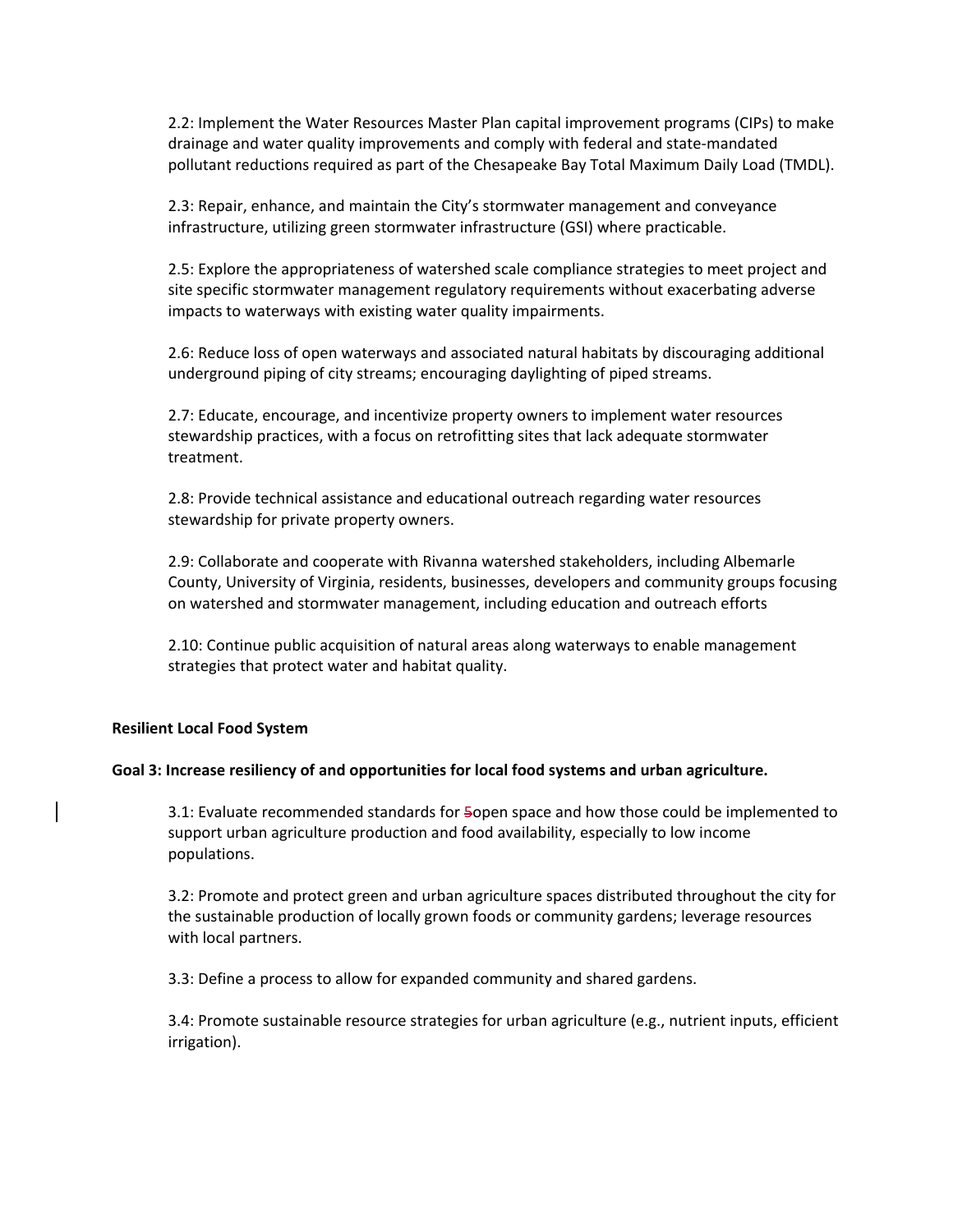### **Urban Landscape & Habitat Enhancement**

# **Goal 4: Pursue healthy, interconnected urban ecosystems that that deliver valuable ecosystem services.**

4.1: Use green infrastructure to improve stormwater management, flood mitigation, air and water quality, habitat, connectivity, livability, and aesthetics.

4.2: Improve stream and vegetated buffer conditions to increase wildlife and aquatic habitat, groundwater recharge and stream base flow, decrease stream temperature, provide a food source for aquatic organisms, improve water quality by decreasing sedimentation, and improve environmental aesthetics.

4.3: Promote and participate in programs to establish conservation or open space easements of forested stream-side lands to ensure permanent protection in particular those that prioritize protect or improve water quality flooding impacts, and provide recreational amenities accessible by foot, bicycle, and/or transit.

# **Goal 5: Promote practices that contribute to a robust urban forest.**

5.1: Continue to implement the Urban Forest Management Plan to protect quality of air, water and lands, manage stormwater, provide shading and absorb CO2 including addressing invasive species, diversity, and distribution.

5.2: Monitor and protect and expand the urban tree canopy cover both at the citywide level and at the neighborhood level and to inform planning and management.

5.3: Include trees, as practicable, in all city priority streetscape plans (e.g., framework streets, safe routes to school, Strategic Investment Areas); work to preserve existing healthy trees whenever streets are modified.

5.4: Develop methods, including financial incentives, to support retaining and increasing healthy tree canopy on private lands.

5.5: Study site plan requirements to update them with increased tree protection elements.

5.6: Use the 2017 Green Infrastructure Possible Planting Areas analysis to inform efforts aimed at tree planning opportunities.

5.7: Manage and expand the urban forest as an environmental justice solution to provide equity among all demographics and communities across the City.

**Goal 6: Support diverse native plant communities and wildlife habitats as a core function of the urban landscape.**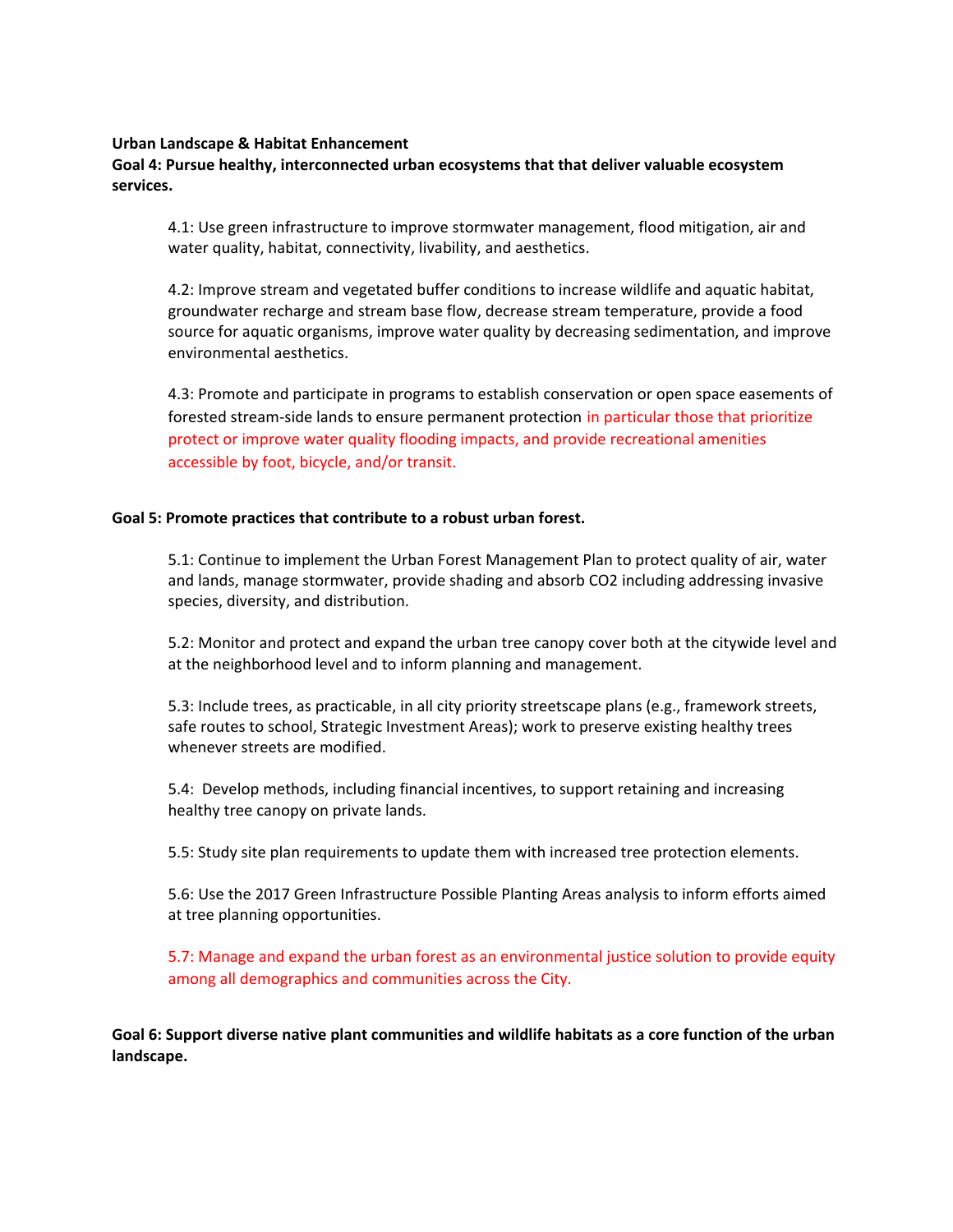6.1: Continue public stewardship of city lands and associated habitats through showcase conservation and improvement projects and education.

6.2: Plant and promote use of regionally-adapted, native, and drought tolerant plants, including as part of turf-to-forest conversions and pollinator gardens.\*

6.3: Support the conservation of local and regional biodiversity, and promote the protection and enhancement of natural plant communities and wildlife habitat.

6.4: Manage invasive plant and animal species in support of healthy native plant and animal communities.

### **GHG Emissions and Energy**

# **Goal 7: Reduce community greenhouse gas (GHG) emissions and the overall carbon footprint, thereby safeguarding human and planetary health.**

7.1: Set an ambitious GHG emissions reduction goal in line with the Paris Climate Agreement; establish intermediate goals to be tracked via regular updates to the GHG emission inventory.

7.2: Per the commitments made by joining the Compact of Mayors (now merged with Global Covenant of Mayors for Climate and Energy) in 2017, publically report GHG inventory data for the city as well as climate hazards and vulnerabilities faced by the city, set a GHG emissions reduction goal, and develop a climate action plan to address climate change mitigation and adaptation.

7.3: Develop a climate action plan and GHG emissions reduction goal that spans community sectors, geographic boundaries, and emissions sources (i.e., energy use, waste, and transportation) and engages a diverse group of stakeholders

7.4: Develop a climate action plan that acknowledges the inherent integration of city and county infrastructure (e.g., transportation planning) and the need for cohesive plans.

7.5: City government should lead by example on implementing emissions reduction strategies and actively engage with key community sectors including residential, commercial, and institutional on action and education strategies.

7.6: Improve energy performance of existing buildings community-wide which, in aggregate, present greater opportunity as compared to new buildings; leverage resources with local partners.

7.7: Promote effective and innovative energy and fuel management in both City and community buildings and operations.

7.8: Pursue and promote cleaner sources of electrical energy (e.g., renewable energy strategies).